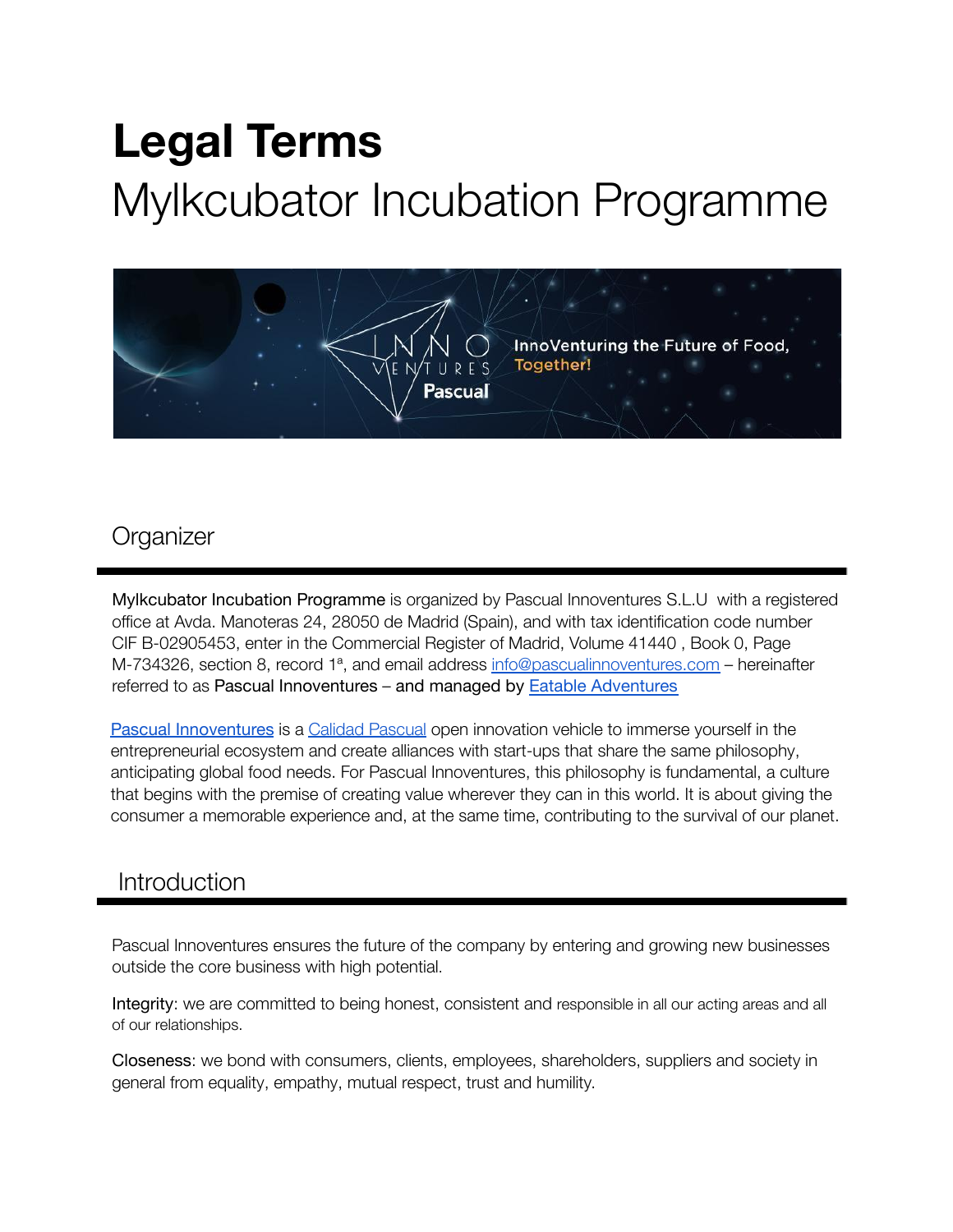Innovation: We dream of a better future, and for this reason, we put all the effort and the necessary resources to contribute new and efficient solutions to current and future needs.

Passion: We believe in the culture of responsibility and we are convinced that success is achieved through motivation, commitment and enthusiasm that demonstrate all the people in the organization.

Quality: We seek excellence and added value creation that differentiates us through the talent and effort that we all contribute for the daily improvement of our products, services and management.

Innoventures is launching the Mylkcubator Incubation Programme with the aim of supporting highly innovative startups specializing in the transformation of the food value chain for the production of dairy alternatives using cellular agriculture.

## Who is this call for projects aimed at?

Start-ups capable of addressing the challenges raised, developing their value proposals in the same business area as Innoventures and adding scalable business models that are unequaled in the market.

Spin-offs and Research centers and Universities running a line of investigation, developing a patent or and Intellectual property on a research line or product addressing the challenges posed by Innoventures and adding scalable industry models that are unequaled in the market.

The Call for Projects is launched at international level and the selected projects must be capable of being implemented in Spain at an early stage.

# Main areas of interest

Mylkcubator Incubation Programme is looking for startups, entrepreneurs and scientific projects developing innovative solutions in the cellular agriculture spectrum for the dairy industry within the following technologies:

## **Cell-based**

Focus on

- A. Isolation, improvement and classification of human and animal cell lines
- B. Production of different products/ingredients
- C. Novel growth media and growth media factors
- D. Advanced cell-growth techniques
- E. New harvesting techniques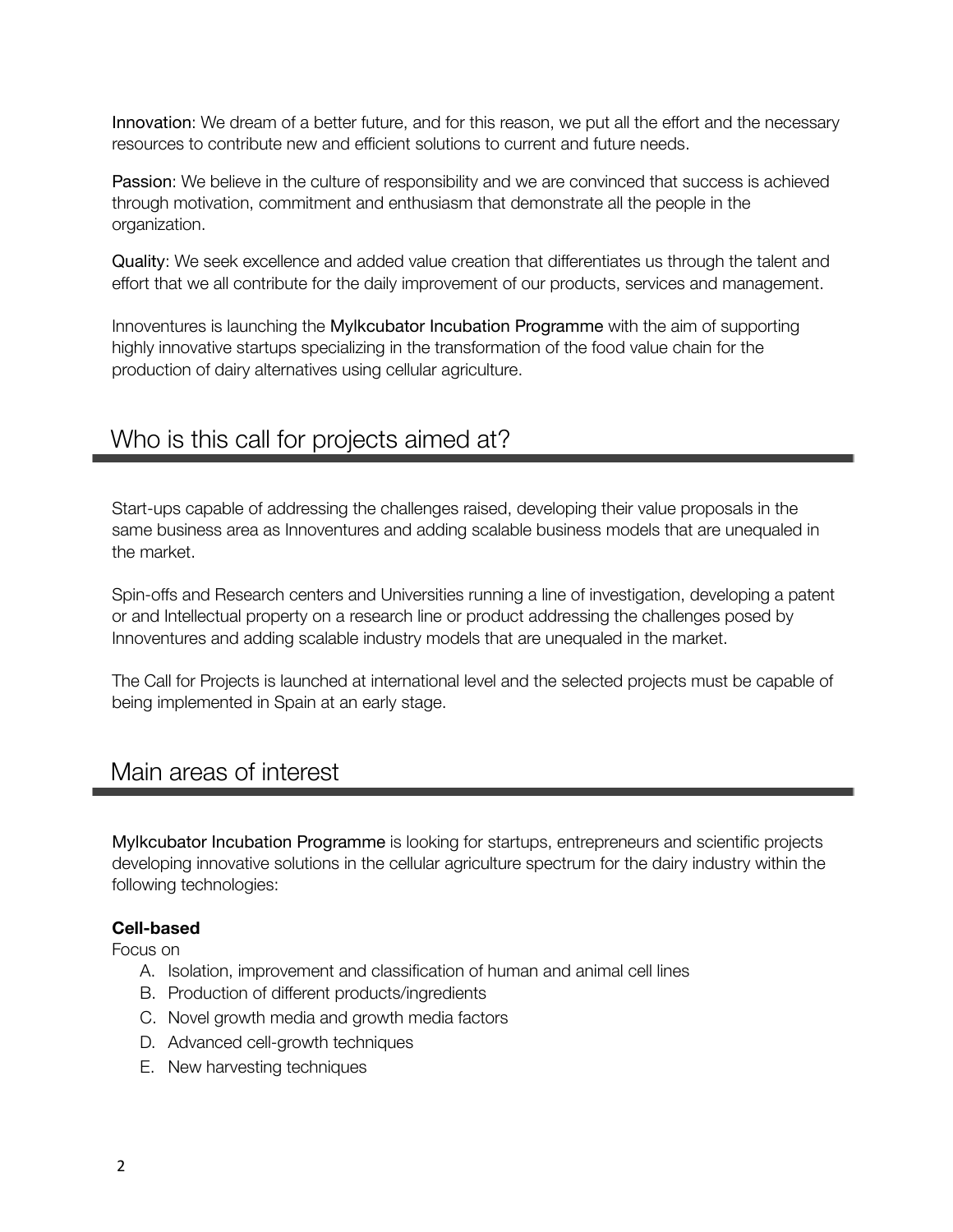## **Fermentation-based**

Focus on:

- A. New microorganism or optimization of the "host cells"
- B. New "inputs" for the fermentation processes
- C. Production of dairy constituents
- D. Technologies for the constituents separation

## **Applied technologies**

Focus on:

- A. Bio reactors and replication technology
- B. Machine learning models for production optimization
- C. AI models for final product development
- D. Production control systems

## **Molecular Farming**

Focus on:

- A. Plant cell engineering
- B. Production of dairy constituent
- C. Scale up techniques

## Participation process and project selection

All participating start-ups must accept these Legal Terms and the [Privacy](https://pascualinnoventures.com/privacy-policy) Policy of Pascual Innoventures on the site mylkcubator.com and then fill out the Mylkcubator Incubation Programme form on the specific App- AcceleratorApp- licensed and managed by Eatable Adventures for the development of the program, where the participating startups may officially present their project.

The AcceleratorApp support Eatable Adventures in their handling of startups, and include tracking applications and simplifying the logistic around selection of startups, recording communications and decisions over time, updating applicants on progress, connecting applicants with mentors for coaching sessions, recording feedback on coaching sessions, and generally speaking, tracking startups and their progress.

The evaluation criteria applied to startups to be applied are as follows: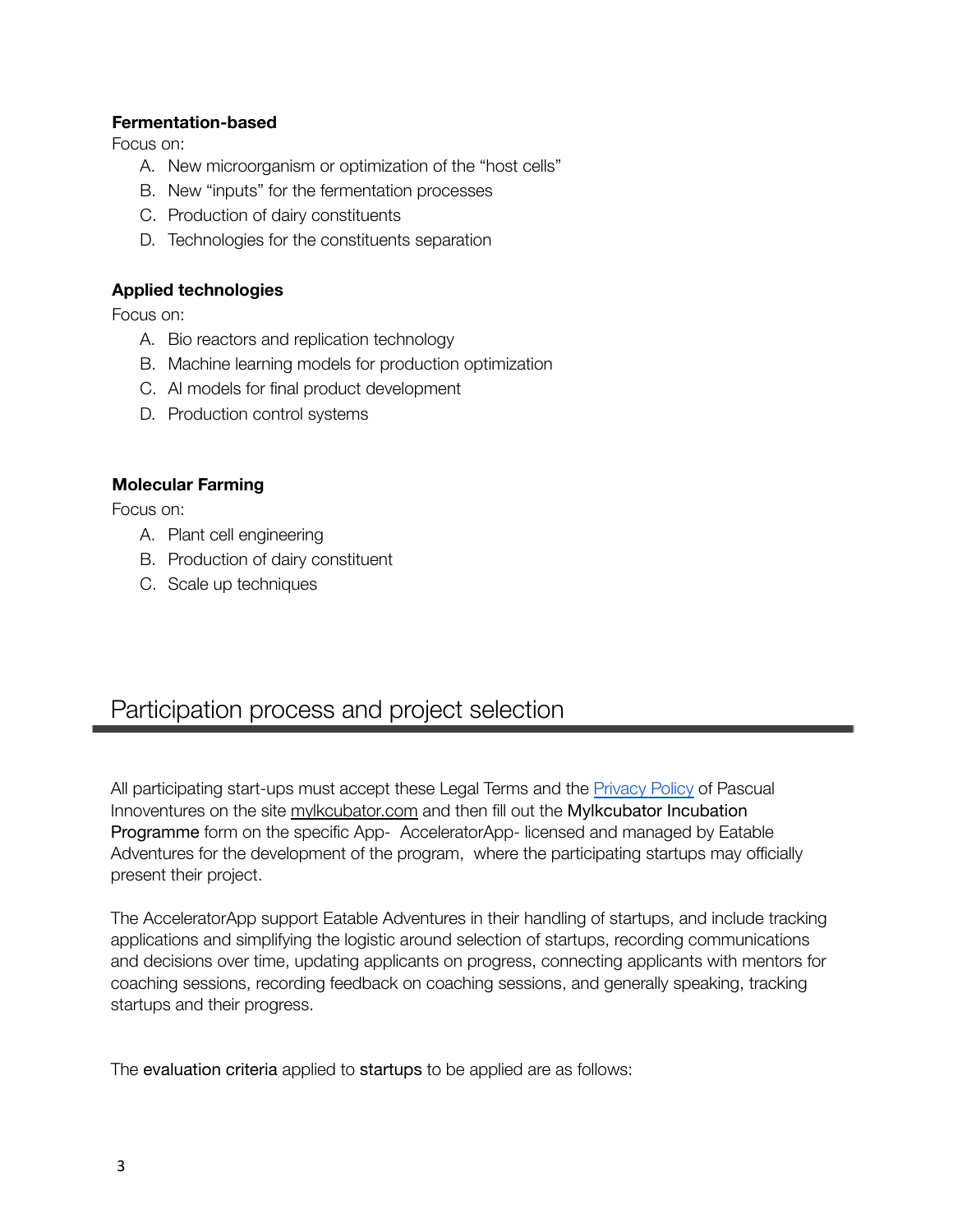## 1. Innovation criteria as regards the technology, *business model*, product or service Value proposition

Level of innovation and differentiation of the business model of the relevant product or service with respect to current competition

Application of technology, intellectual property and patents

## 2. Criteria concerning the team

Clear skills and abilities to ensure the success of the project Background of the team Social skills to develop a contact network Knowledge of the industry and/or the scope of the project Commitment and dedication of the team towards the project

## 3. Business criteria

Market potential: scalability and profitability Go-to-market strategy Social and financial impact of the project International scope

Projects will be evaluated as they are received.

The evaluation criteria applied to spinoffs and research centers to be applied shall be those according to the information provided at the corresponding participation form.

It is very important that the startups and spin offs as well as research centers demonstrate, in the project, the reasons why they have decided to take part in the Mylkcubator Incubation Programme.

Upon receipt of the project on mylkcubator.com and AcceleratorApp, the latter will be analyzed by the relevant Evaluation Committee, made up of a team whose members are specially-appointed Innoventures' managers as well as Eatable Adventures' designated team members.

Should any further information be required, the company will be contacted so that it may provide the same.

Upon completion of the evaluation stage, notice of the final project selection shall be given individually.

# What does Mylkcubator Incubation Programme entail?

Mylkcubator Incubation Programme is divided into the following stages: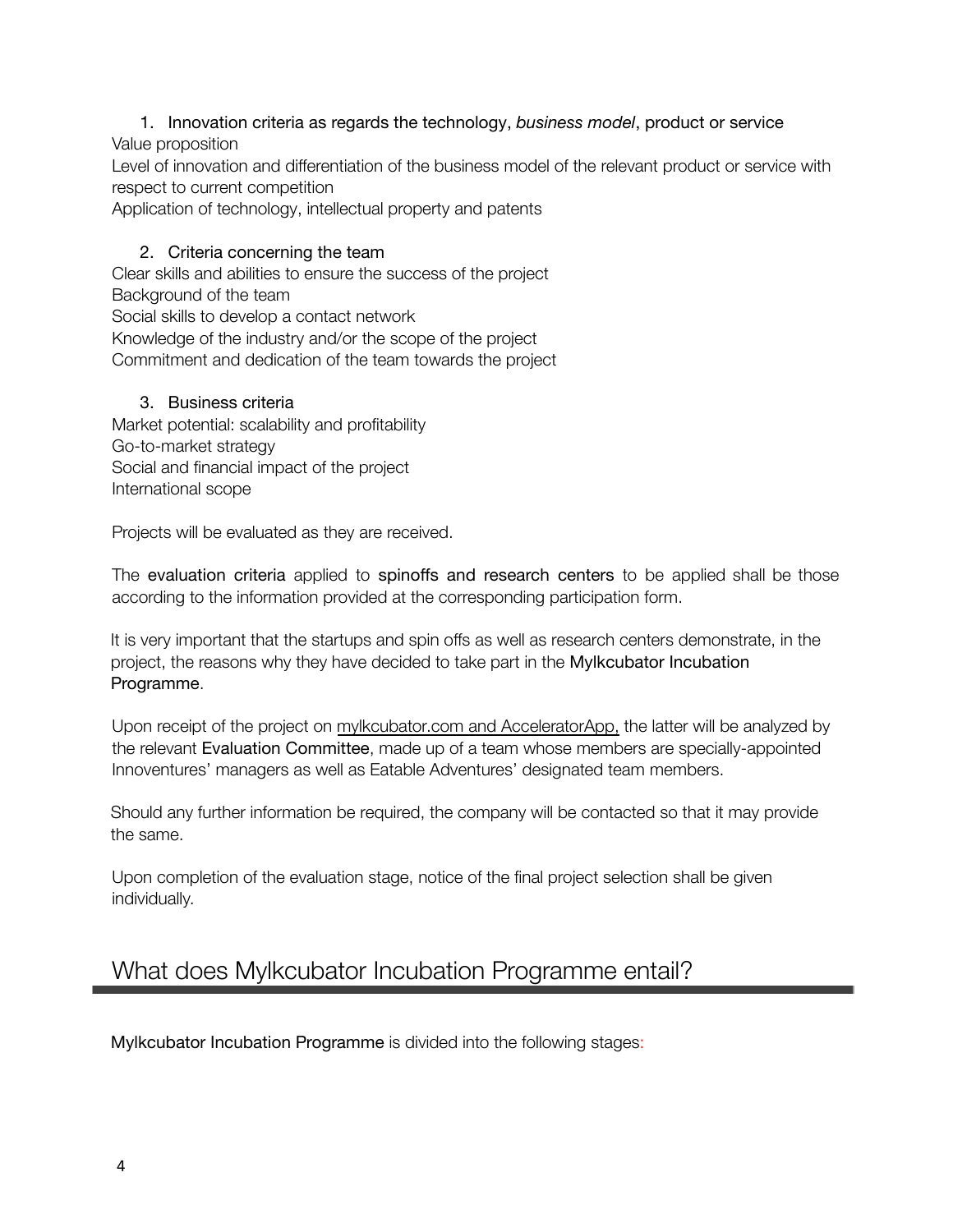The first stage will be the **Call for Projects** launch for Mylkcubator Incubation Programme to be published in week June 20th 2022.

Projects will be received up to week August 1st 2022. However, if necessary, the period for receiving projects might be extended by up to another 15 days.

At the second stage, between week August 1st 2022 and week August 29th 2022, the projects received will be evaluated. This evaluation will be carried out by an Evaluation Committee, made up of a team appointed by Innoventures and a team from Eatable Adventures.

Up to 5 projects will be short-listed and selected. Notice of the projects selected will be personally given on the week August 29th 2022.

(\*) Pascual Innoventures and Eatable Adventures reserve the right to modify these dates without prior notice or justification.

In the event of modification of any of these dates, notice thereof will be given to the companies participating in the Mylkcubator Incubation Programme.

The selected projects will be attending a high-qualified 6-month hands-on incubation programme working on specific topics such as:

● Business **Markets** Business Models Route to Market Final Plan Pitch perfection

**•** Technology Intellectual property and patents Use of technology

• Scientific development Laboratory tests Characterisation of the primary ingredient Proof of concept Pilot scale Minimum Viable Product Industry scale up

● Demo Day

Throughout the Incubation programme, the selected projects shall expect high-level targeted-area mentoring sessions by outstanding industry leaders.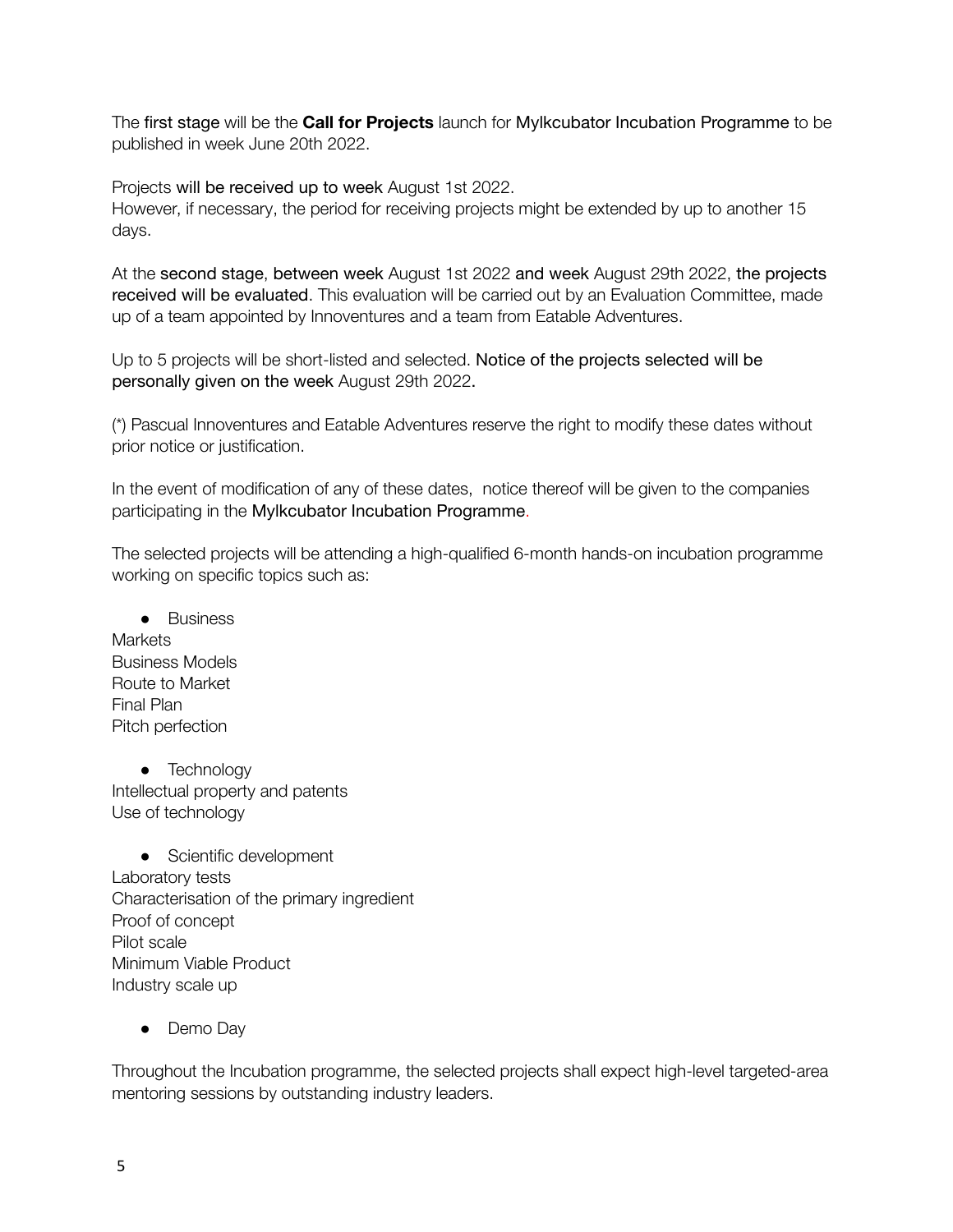The selected startups, spin-offs and research centers will be able to enroll in the Mylkcubator Incubation Programme prior to the signature of NDA and contract with Innoventures and Eatable Adventures. The contract shall compile the services considerations.

The selected startups, spin-offs and research centers shall decide the participation in the Mylkcubator Incubation Programme once all information regarding the considerations and terms and conditions has been unveiled.

No information regarding terms and conditions shall be disclosed prior to the NDA signature.

The service considerations will be, amongst others:

- highly specialized working sessions focus on scalability, and potential investment
- collaborative development alongside technological partner [CNTA](https://www.cnta.es/en/) for technological plan and/or product, technology and/or processes improvements.
- senior team professors
- high-level global methodology
- global comms campaign
- pilot programmes and potential collaborations with large food corporations as design partner
- international fund raising

## (\*) Dates for the Mylkcubator Incubation Programme

Call for Projects. Week of June 20th 2022with an additional 15 days if required

Evaluation. Between week August 1st and week August 29th 2022 with an additional 15 days if required

Projects Selection Week September 5th 2022 with an additional 15 days if required

Beginning of the programme: Week 19th September 2022 with an additional 15 days if required

End of the programme: Week 27th March 2023 including Demo Day.

(\*) Pascual Innoventures and Eatable Adventures reserve the right to modify these dates without prior notice or justification.

In the event of modification of any of these dates, notice thereof will be given to the companies participating in the Mylkcubator Incubation Programme.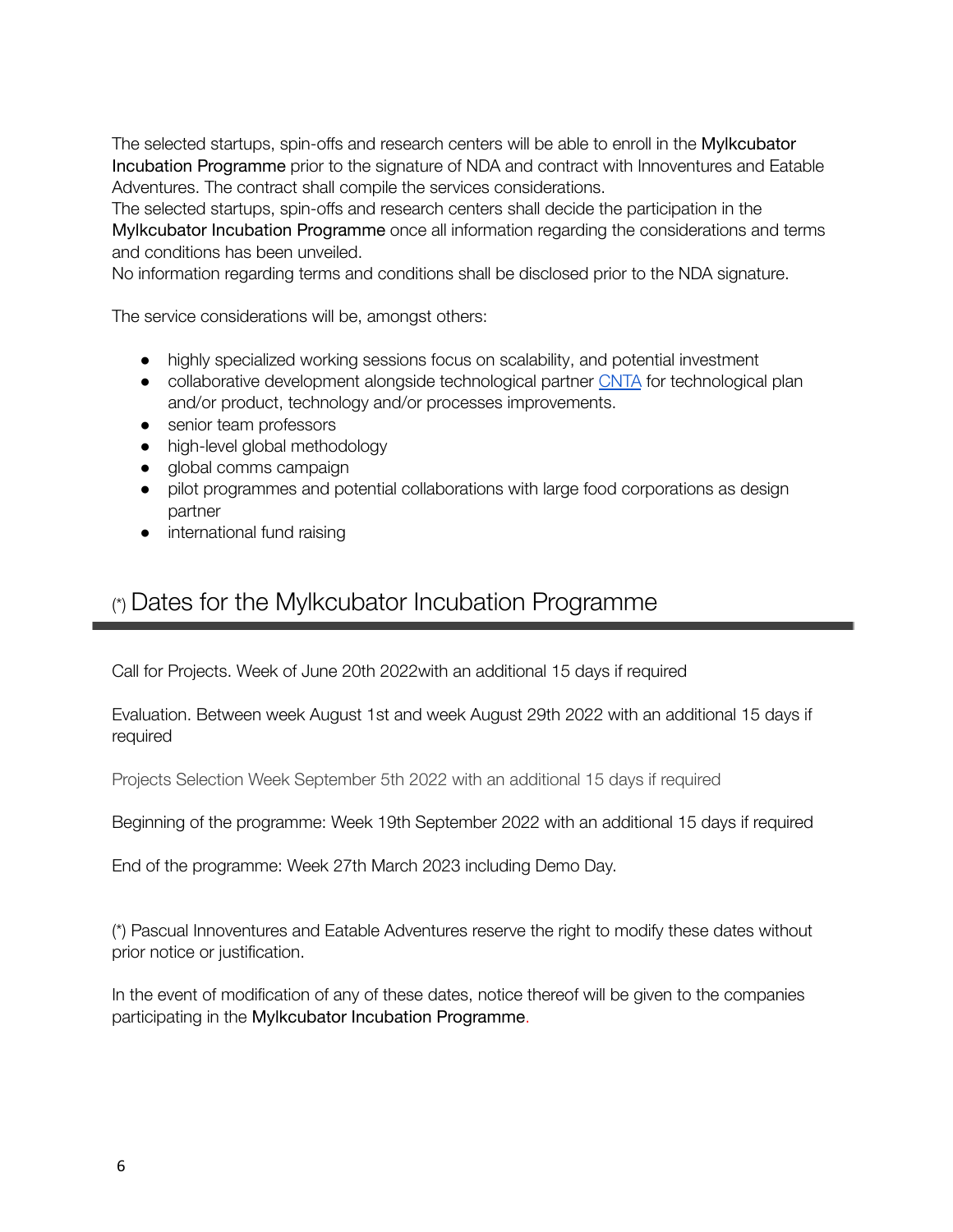When filling out the registration form, you expressly accept your registration in the Mylkcubator Incubation Programme and consent to the information submitted in this form being reviewed by Pascual Innoventures and Eatable Adventures for managing the Programme.

Pursuant to the rules of participation in the Mylkcubator Incubation Programme, the data provided must be accurate and comprehensive. Pascual Innoventures assumes no liability for the accuracy of the data provided by participating projects or companies.

Pascual Innoventures will assume no liability if, on account of an error in the data provided, it is not possible to contact the persons responsible for the participating projects or companies to inform them of the final selection.

By registering in the Mylkcubator Incubation Programme, the participating projects or companies expressly accept that Pascual Innoventures may use their name when communicating with the short-listed companies with no obligation to provide them with any remuneration in this respect.

In addition, all companies registering to participate in the Mylkcubator Incubation Programme expressly accept that Pascual Innoventures may use their image, name, logo or commercial name, by any means whatsoever and solely for corporate, advertising or promotional purposes, with no time or territorial restrictions and without these companies being entitled to any type of remuneration in this respect.

Pascual Innoventures reserves the preferential right to negotiate with the startups, spin-offs and research centers without any obligation to reach an agreement, in respect of the acquisition, commercialisation, license, distribution and any kind of exploitation of the outcomes, the products or the services of the project during the term of the collaboration and within a period of one year following termination thereof.

The startups, spin-offs and research centers selected to participate in Mylkcubator Incubation Programme must meet the conditions for participation established. Failure by any startup, spin-off or research center to comply with these obligations will entitle Pascual Innoventures to cancel, at its sole discretion, its participation in Mylkcubator Incubation Programme, in which event the participating project or company will have no claim whatsoever against Pascual Innoventures.

The Incubation Programme will be run in a mixed format including both online and on-site l sessions to be attended. In the event of on-site sessions the Eatable Adventures team shall communicate to the participants the date and location ahead of time.

All travel, accommodation and subsistence expenses that may be incurred in connection with the activities concerning Mylkcubator Incubation Programme will be borne by the participating projects or companies.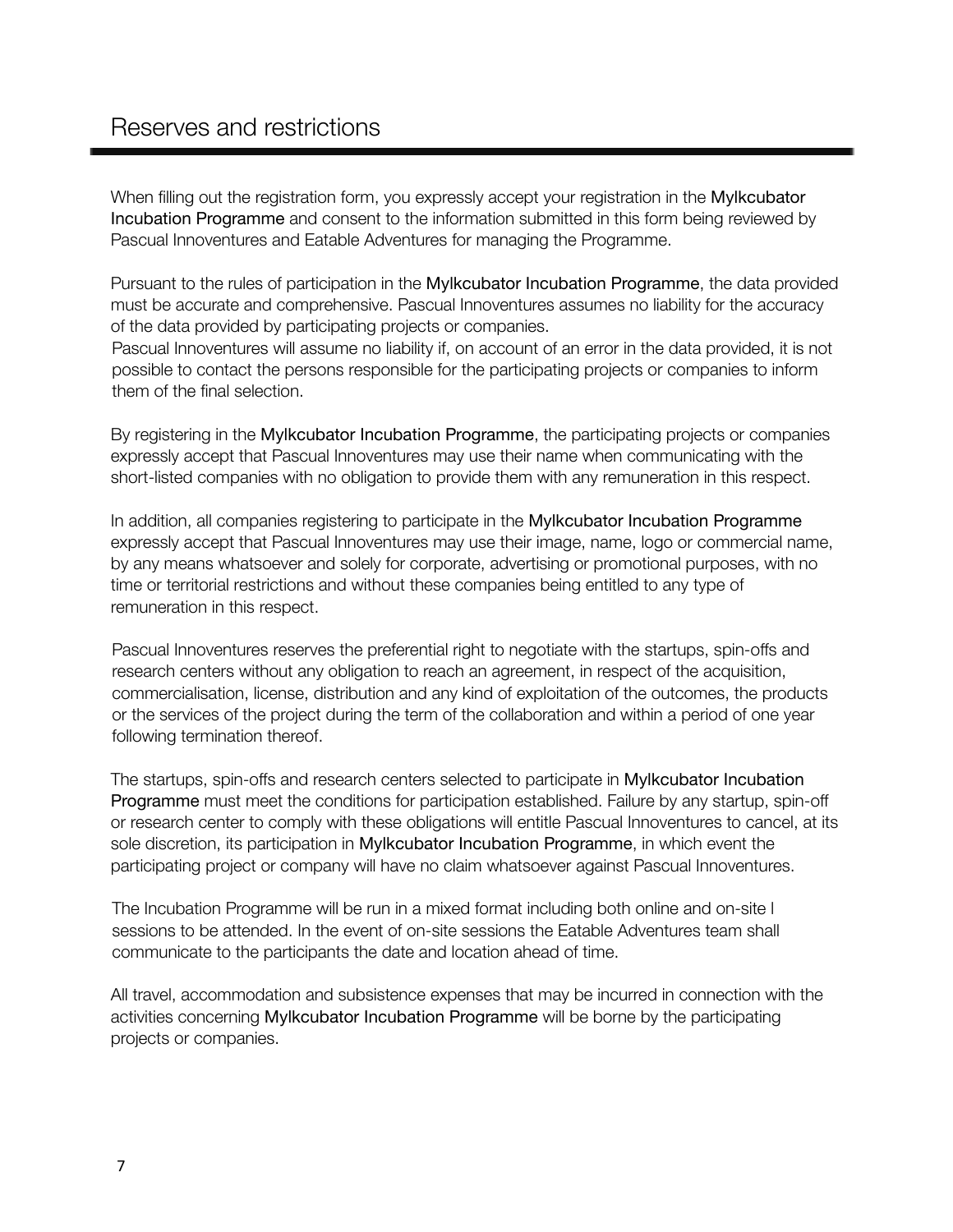Pascual Innoventures, S.L.U. (hereinafter Pascual Innoventures) make available to the participating projects or companies (hereinafter users), the present Privacy Policy, in order to offer Information about how we treat your personal data and protect your privacy and information.

In accordance with the General Data Protection Regulation (GDPR) and in the Organic Act on Protection of Data and Guarantee for Digital Rights (LOPDGDD) you are hereby informed that the data provided by you will be processed by the data controller solely for the purposes specified below. In this respect, you are provided with the following information as regards data processing:

## Introduction

This Privacy Policy is applicable to the web page of Mylkcubator Incubation Programme , made available to the public at the URL mylkcubator.com well as to the interactions that the user performs with Pascual Innoventures through said website ("contact us").

Pascual Innoventures has the right to modify this Privacy Policy whenever deemed necessary. If changes are made, this will be communicated to you through the Website or other channels so ensure that you are informed about the new Privacy Policy. By continuing to use the functions provided by Innoventures after you have been notified of such changes, you are agreeing with the Privacy Policy, except for circumstances in which your express consent is required.

## Who is the data controller of your personal data?

Pascual Innoventures, S.L.U. with a registered office at Avda. Manoteras 24, 28050 de Madrid (Spain), and with tax identification code number CIF B-02905453, is data controller of your personal data relating to Mylkcubator Incubation Programme

For any question you may need you can contact at the e-mail address [info@pascualinnoventures.com](mailto:info@pascualinnoventures.com)

## For what purpose do we process your personal data?

The purpose of processing your personal data is to ensure your registration and participation in the Mylkcubator Incubation Programme. To guarantee this participation, the data controller collects identification data and the additional information requested must be incorporated into the AcceleratorApp, application licensed and managed by Eatable Adventures for the development of the program.

The AcceleratorApp support Eatable Adventures in their handling of startups, and include tracking applications and simplifying the logistic around selection of startups, recording communications and decisions over time, updating applicants on progress, connecting applicants with mentors for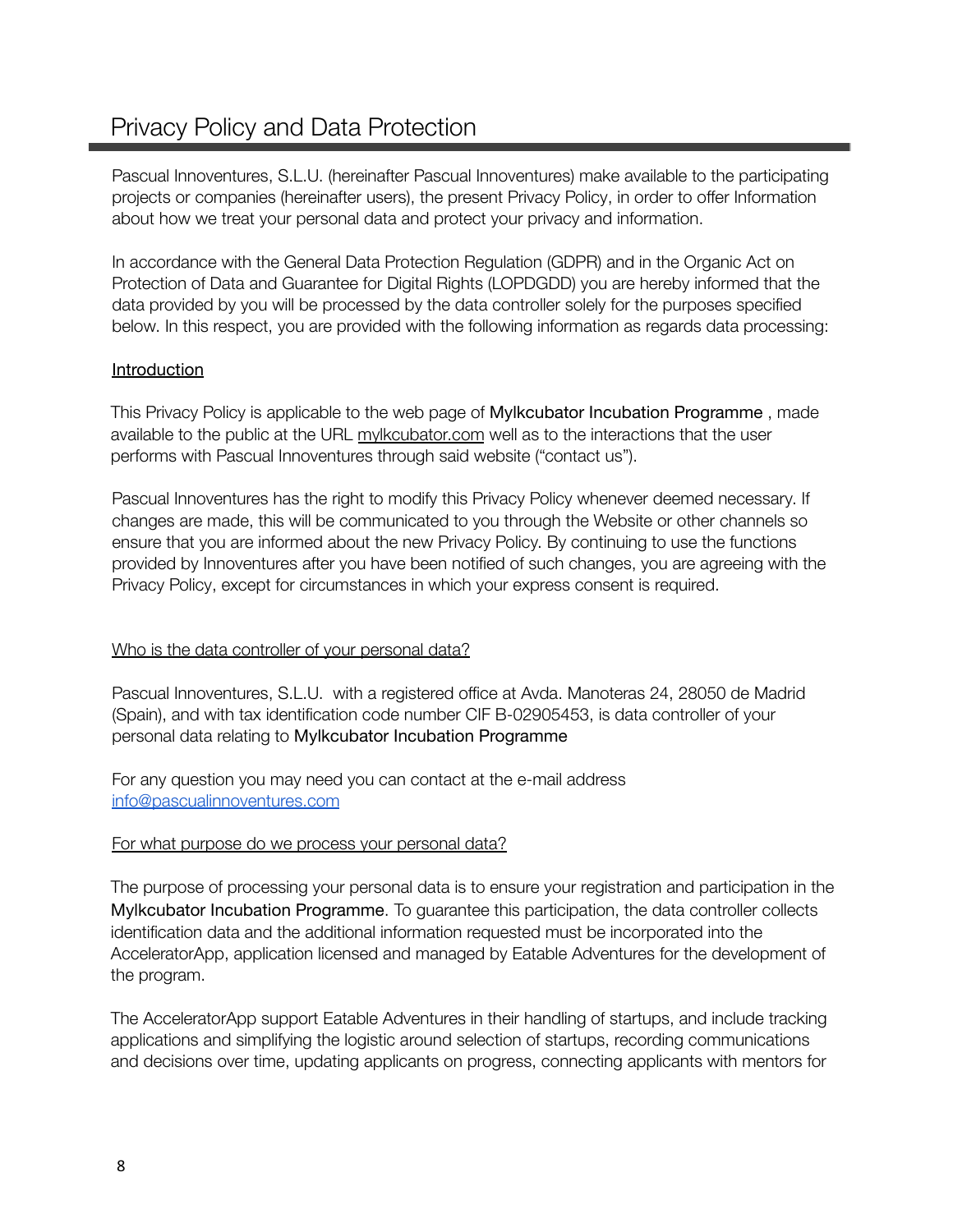coaching sessions, recording feedback on coaching sessions, and generally speaking, tracking startups and their progress.

Your data may also be processed to send you the newsletter, updates and/or communications about Mylkcubator Incubation Programme and similar initiatives to be developed in the future, as well as to send you the requested information through the relevant forms.

In addition, the personal data of the users may be processed by Pascual Innoventures with the purpose of sending advertising, promotional or other information that may be of interest to them, through postal mail, email, SMS and other means of electronic communication, exclusively in the case the user has consented to such data processing purpose through the express acceptance of the box of commercial, promotional or advertising communications. The user may object at any time to the purpose of processing their data for advertising or promotional purposes by Pascual Innoventures using the channels enabled for it by Pascual Innoventures, as detailed in the section *What are your rights on your personal data?*

## What data are processed by Pascual Innoventures and from what sources do they come?

The data that Pascual Innoventures process as a result of the interactions made by the user through the website, comes from the following sources:

- Data provided by the user completing the form made available by Pascual Innoventures on the site mylkcubator.com and the form on the specific App- AcceleratorApp- licensed and managed by Eatable Adventures for the development of the program, sending contact emails or by any other means of communication with Pascual Innoventures. Data generated as a result of browsing and use by the user of this website.
- Data generated as a consequence of the development, processing and maintenance of the relationship established between the user and Pascual Innoventures for their participation in Mylkcubator Incubation Programme

Pascual Innoventures may process personal data of the following types, depending on the relationship established with the user:

- Identification data (eg, name and surname, email address, postal address, telephone number, IP address, image, etc.).
- Employment details (eg, job position...)
- Commercial Information

#### What is the legitimacy for processing your personal data?

Pascual Innoventures process the personal data provided by the users in accordance with the following legal bases:

• processing is necessary for the performance of Mylkcubator Incubation Programme. For example, evaluation of projects and candidates, respond consultations through the "contact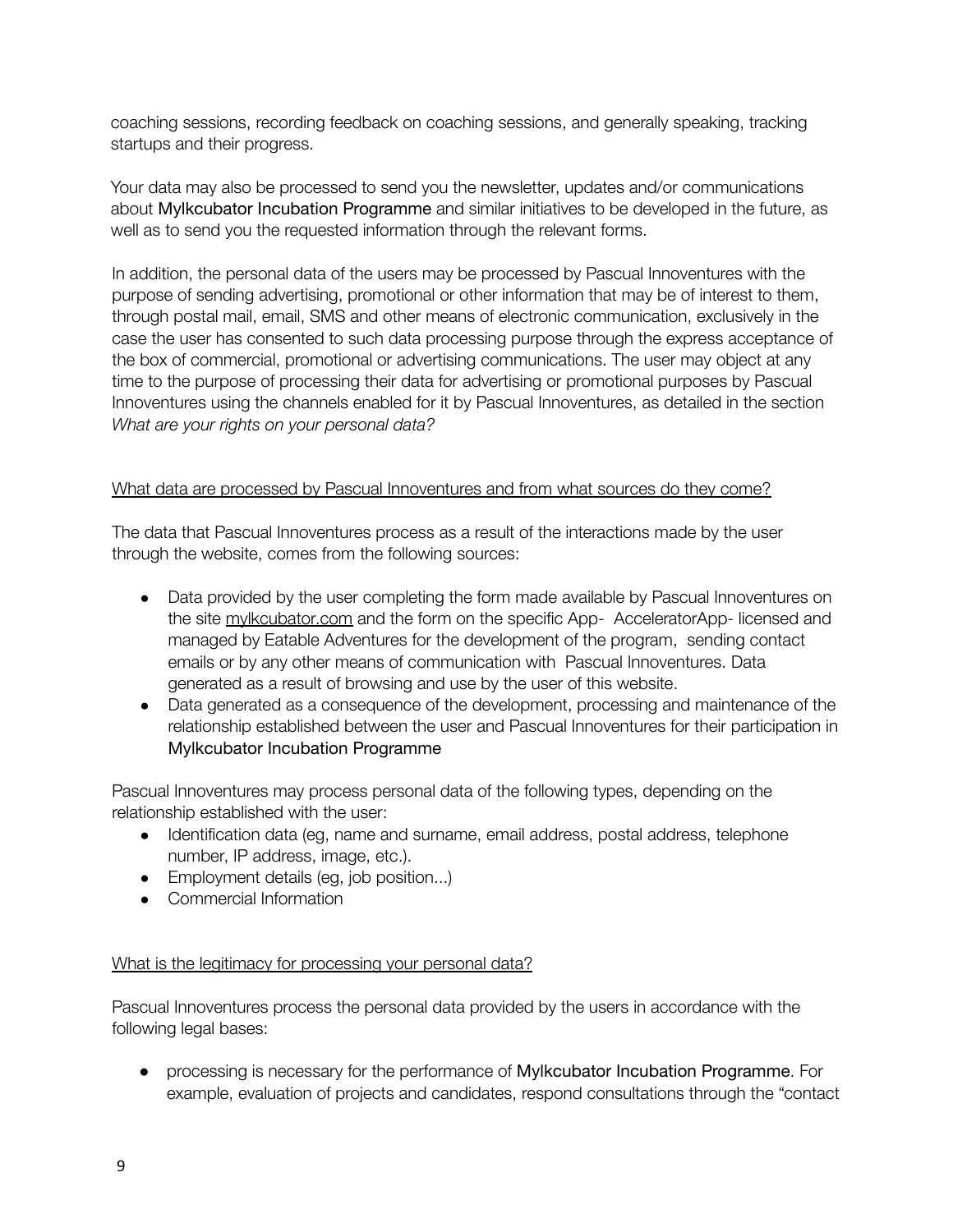us" channel, sending of newsletter, updates and/or communications about Mylkcubator Incubation Programme' initiative.

- processing is necessary for the purposes of the legitimate interests pursued by the controller to send you communications about similar initiatives to be developed in the future.
- Data subject consent to the processing of his or her personal data for the purpose of "Commercial, promotional or advertising communications of Pascual Innoventures".

## To whom is your personal Data disclosure?

Pascual Innoventures inform users that the personal data provided shall not be disclosed to any third-party companies, other than in connection with the collaborations required to fulfil the purposes specified above, such as with Eatable Adventures.

In any case, and if it is necessary for the fulfillment of the purposes of the processing, Pascual Innoventures may give access to personal data to third party service providers, who will access them as processors or subprocessors. In the event that this access involves the transfer of your personal data outside of the European Economic Area, Pascual Innoventures guarantees the existence of the appropriate mechanisms and guarantees provided for by applicable regulations (eg, the adaptation decision of the European Commission or standard contractual clauses) to ensure that the service providers applies a level of security equivalent to that required in European data regulations. Specifically, users are informed that the use of the AceleratorApp requires the international transfer of data.

Notwithstanding this, Pascual Innoventures may disclose to the relevant public authorities such personal data and such additional information as Pascual Innoventures may possess through its IT systems and may be requested to Pascual Innoventures, in accordance with any laws and regulations applicable.

In any case, and if it is necessary for the fulfillment of the purposes of the processing, Pascual Innoventures may give access to personal data to third party service providers, who will access them as processors or subprocessors. In the event that this access involves the transfer of your personal data outside of the European Economic Area, Pascual Innoventures guarantees the existence of the appropriate mechanisms and guarantees provided for by applicable regulations (the adequate level of protection for personal data recognized by the European Comission or Standard Contractual Clauses) to ensure that the service providers apply a level of security equivalent to that required in European data regulations. Specifically, users are informed that the use of the AceleratorApp requires the international transfer of data. Transfers are made under the standard contractual clauses signed with AcceleratorApp Ltd as data processor. Users can consult the Standard Contractual Clauses signed with this provider and the list of countries where the data can be processed in https://www.acceleratorapp.co/legal/dataProcessingAddendum. The list of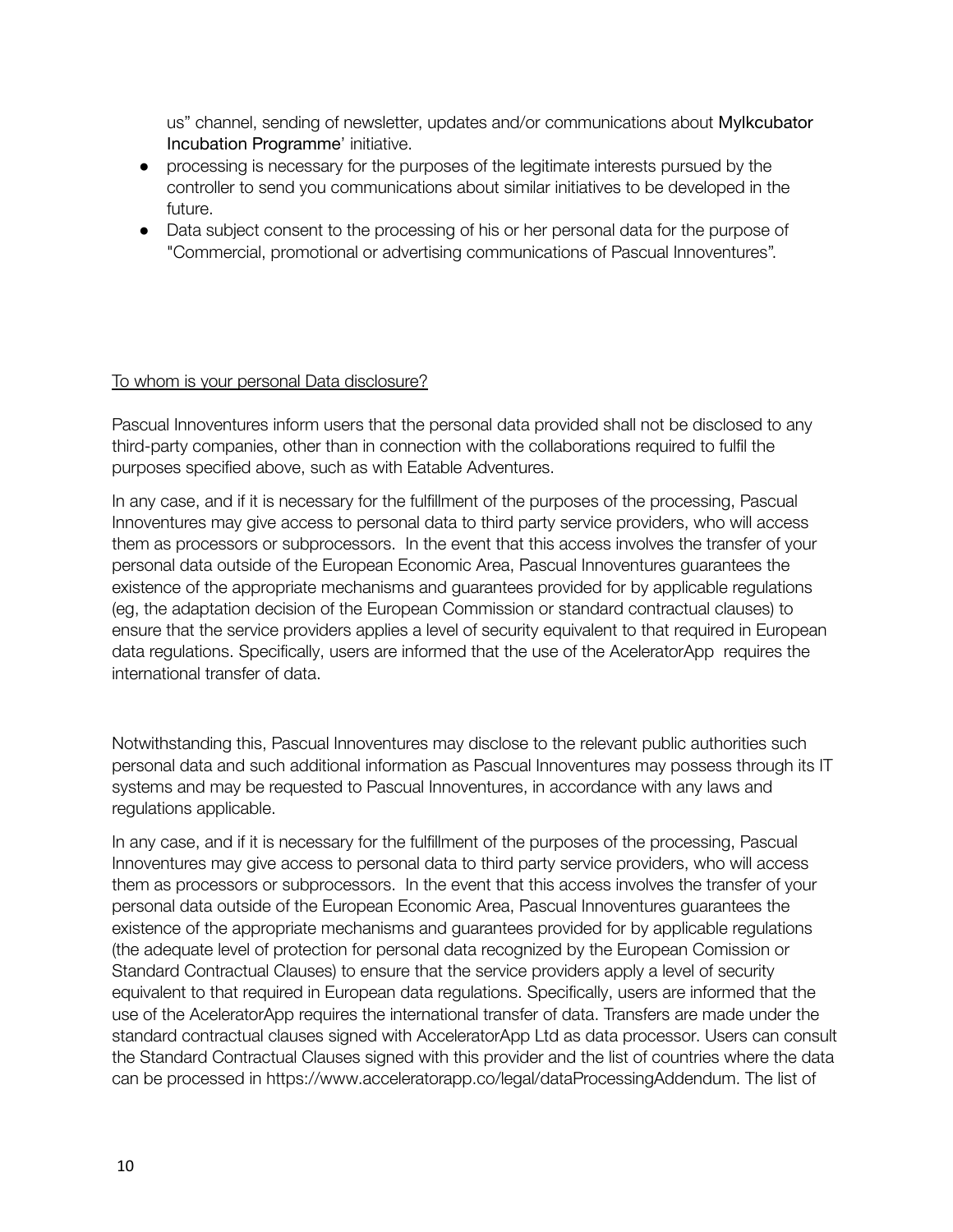AcceleratorApp Ltd sub-processors, with an indication of the country in which they are located, can be consulted at https://www.acceleratorapp.co/legal/subProcessors

#### How long do we process your data?

Pascual Innoventures shall process your personal data only while the Mylkcubator Incubation Programme continues. Thereafter, the data shall be blocked and placed at the disposal of courts and other authorities in connection with potential liabilities arising from the processing of the data, and solely until these liabilities are statute-barred.

Consequently, as long as the user has not exercised his right of withdrawal, his data will be kept during the legal terms that in each case result from application, considering the type of data, as well as the purpose of the processing.

#### What should you guarantee when you provide your personal data?

The user guarantees that the information provided is true, accurate, complete and up-to-date, and is responsible for any damage or loss, direct or indirect, that may be caused as a result of breach of such obligation.

In the event that the user provides data belonging from a third party, he / she guarantees that he / she has informed said third party of all the aspects contained in this Privacy Policy and obtained his / her consent to provide us with his / her data for the purpose of the processing. All this, prior to the provision of data from a third party.

#### What measures do we take to protect your personal data?

In response to the concern of Pascual Innoventures to ensure the security and confidentiality of your personal data, the security measures required for the protection of personal data have been adopted and the technical means at their disposal have been installed to prevent loss, misuse, alteration, unauthorized access and theft of personal data provided. In any case, you must take into consideration that security measures on the Internet are not invulnerable.

#### What are your rights about your personal data?

Pascual Innoventures informs you that you have the following rights over your personal data:

- Access to your data: You have the right to access your data in order to know what personal data we are processing that concern you.
- Request the rectification or deletion of your data: Under certain circumstances, you have the right to rectify those personal data that you consider inaccurate and that concern you, and that are processed by Pascual Innoventures, as well as the right to request the deletion of your data when, among other reasons, the data are no longer necessary for the purposes they were collected.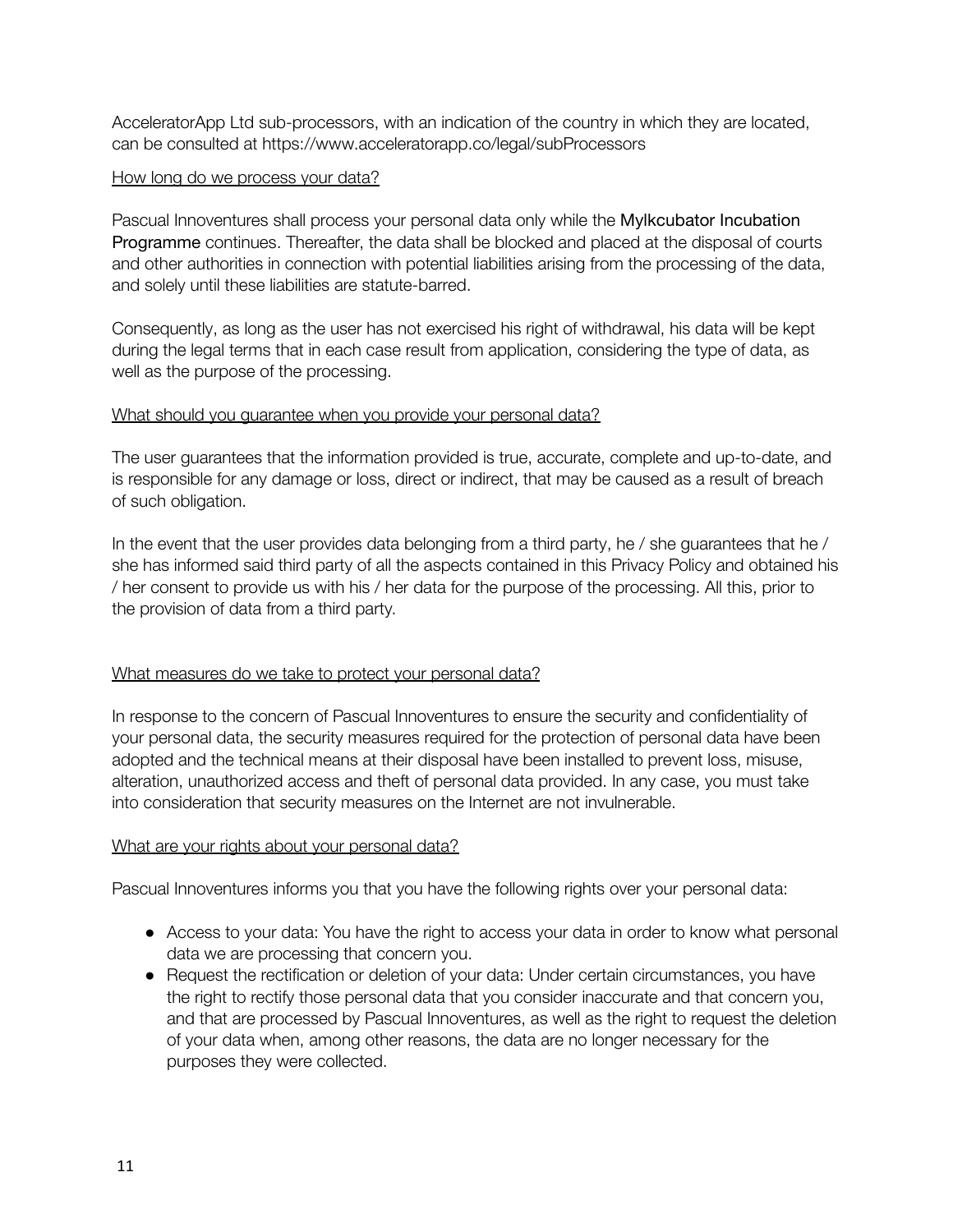- Request the limitation of the processing of your data: Under certain circumstances, you will have the right to request us to limit the processing of your data, in which case we inform you that we will only keep the data about which you have requested limitation of processing for the exercise or defence of claims.
- To the portability of your data: Under certain circumstances, you will have the right to receive the personal data concerning you, which you have provided to us, in a structured format that is commonly used and machine-readable, as well as the right to have it transferred by Pascual Innoventures to another data controller.
- To oppose the processing of your data: In certain circumstances and on grounds relating to your particular situation, you have the right to object to the processing of your data, in which case we would cease processing them unless we are required to continue to do so on compelling legitimate grounds or for the exercise or defence of any claim.

Likewise, we remind you that you have the right to oppose, at any time, the sending of advertising of Pascual Innoventures.

Likewise, you may withdraw any of the consents you may have given for the processing of your personal data, without this affecting the lawfulness of the processing based on the consent prior to its withdrawal.

Pascual Innoventures informs you that you may exercise your rights over your personal data through any of the following channels:

- By writing to Pascual Innoventures, S.L.U. at the address Avda. Manoteras 24, 28050 de Madrid (Spain).
- By writing to Pascual Innoventures, S.L.U. at the following e-mail address [info@pascualinnoventures.com](mailto:info@pascualinnoventures.com)

In both cases, it is required to prove the identity of the person exercising their rights, by sending a copy of their DNI, NIE, Passport or equivalent document, on both sides.

Pascual Innoventures will provide the requested information within a maximum period of one month from the receipt of the application. This deadline may be extended by a further two months if necessary, considering the complexity and number of applications.

Pascual Innoventures informs you that you may lodge a complaint with the competent data protection supervisory authority..

## Jurisdiction

The relations established between Pascual Innoventures, S.L.U. and the Participants shall be ruled by Spanish Law and the Participants expressly refuse to submit to any other jurisdiction which may